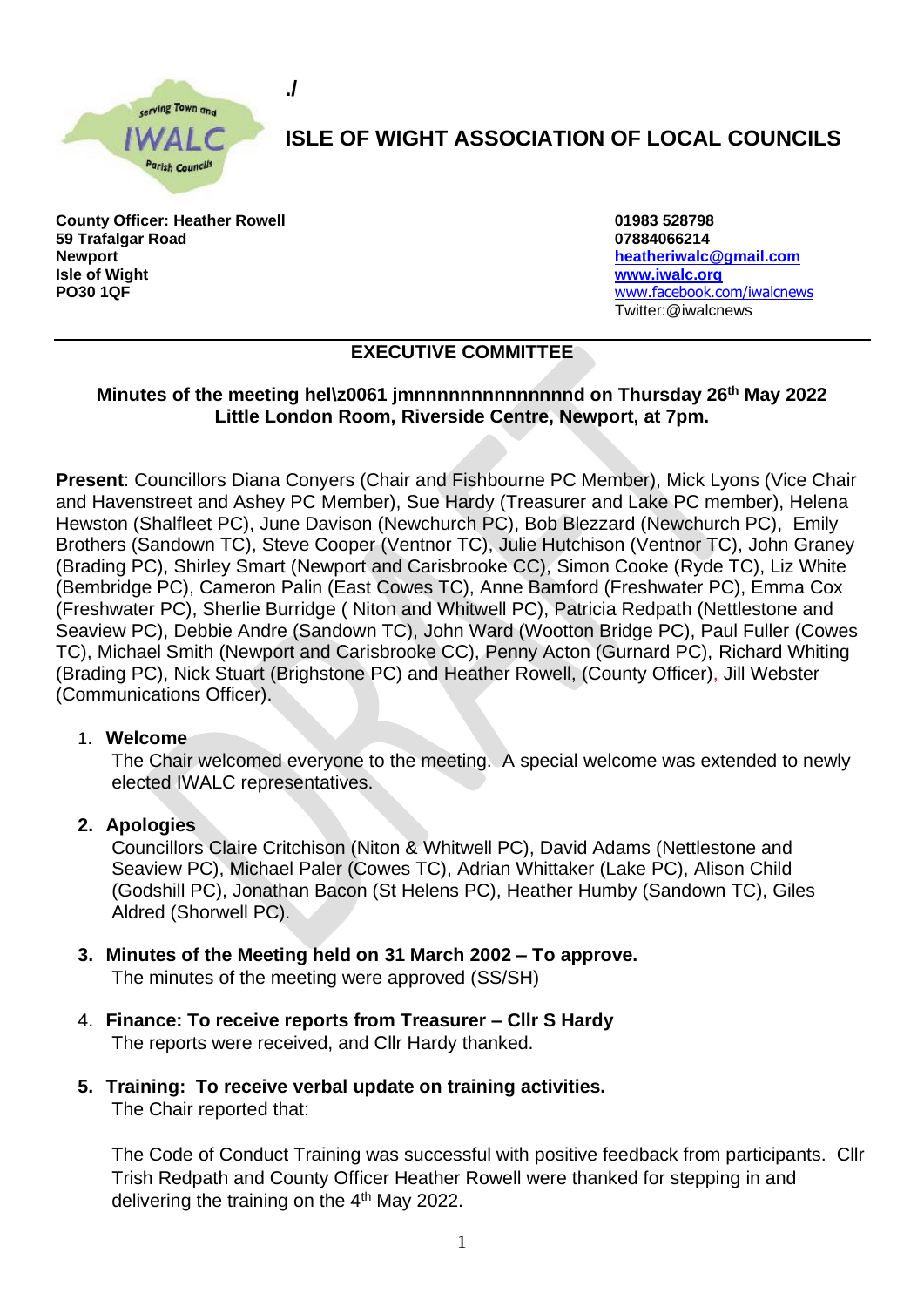There has been a request for a special Code of Conduct Training specifically for Newport and Carisbrooke Community Council Councillors, who have offered to pay for the training.

The next IWALC Training is on the  $15<sup>th</sup>$  June on local plans and will be delivered by the IWC Planning Department in the Council Chamber, County Hall.

Equality and Diversity Training is booked for the  $20<sup>th</sup>$  July.

Discussions have taken place with Mark Pink who is now the Chair of the local SLCC branch. He will be attending the next Training Group meeting, with the view to consider a training partnership with IWALC and possibly the IW Council. In the past the IW Council contributed £1000 to a County Wide Training Partnership. **Action:** Cllr Paul Fuller will discuss this with IWC Cabinet Colleagues.

It was agreed to explore the possibility of putting on another Basic Skills training for new councillors. **Action:** Cllr Conyers to contact Sue Chilton.

#### 6. **Communications: To receive update on Communications**

**Update on communications offer proposed by Richard Priest.** A proposal had been received from Richard Priest suggesting an award scheme for the best community activity/venue etc. Working with the Observer. It was agreed that it was important to celebrate good projects, learn from each other and share best practice through the Bulletin. But it was decided that all media outlets should have the opportunity to promote IWALC and the work of member councils.

## **7. LGA Planning Service Peer Review Report: Cllr Aldred**

Cllr Aldred sent apologies, so Cllr Conyers provided the update. IWALC was invited to participate in the LGA Review. Representatives met with two of the reviewers and attended the feedback session. A report has been circulated to members and the presentation of the findings will be distributed once it has been received.

#### **8. June Topic Meeting: To decide a topic for the meeting.**

Two possible topics were discussed: Road Safety and Biosphere/Mission Zero. It was agreed that both topics are important and ollowing a vote it was agreed that Biosphere/Mission Zero will be the topic for June and Road Safety the topic for October.

### **9. NALC Constitutional Review: To receive and consider a report from the NALC Assembly Member: Cllr Blezzard**

It was agreed that if any members have comments they will submit them to Cllr Blezzard, who will then submit the report.

**10.Royal Garden Parties: To explain why no one was nominated to attend this year and to clarify nomination procedures for future years.** 

Cllr Conyers and County Officer Heather Rowell apologised to members for the omission this year in the opportunity for nominations being sent to members. A report was circulated to members with an explanation. Nominations for 2023 will be determined at the January 2023 Executive Meeting.

## **11.Sharing Experiences Between Members: To consider proposal by Chair about advantages of sharing experiences and possible ways in which this might be done.**